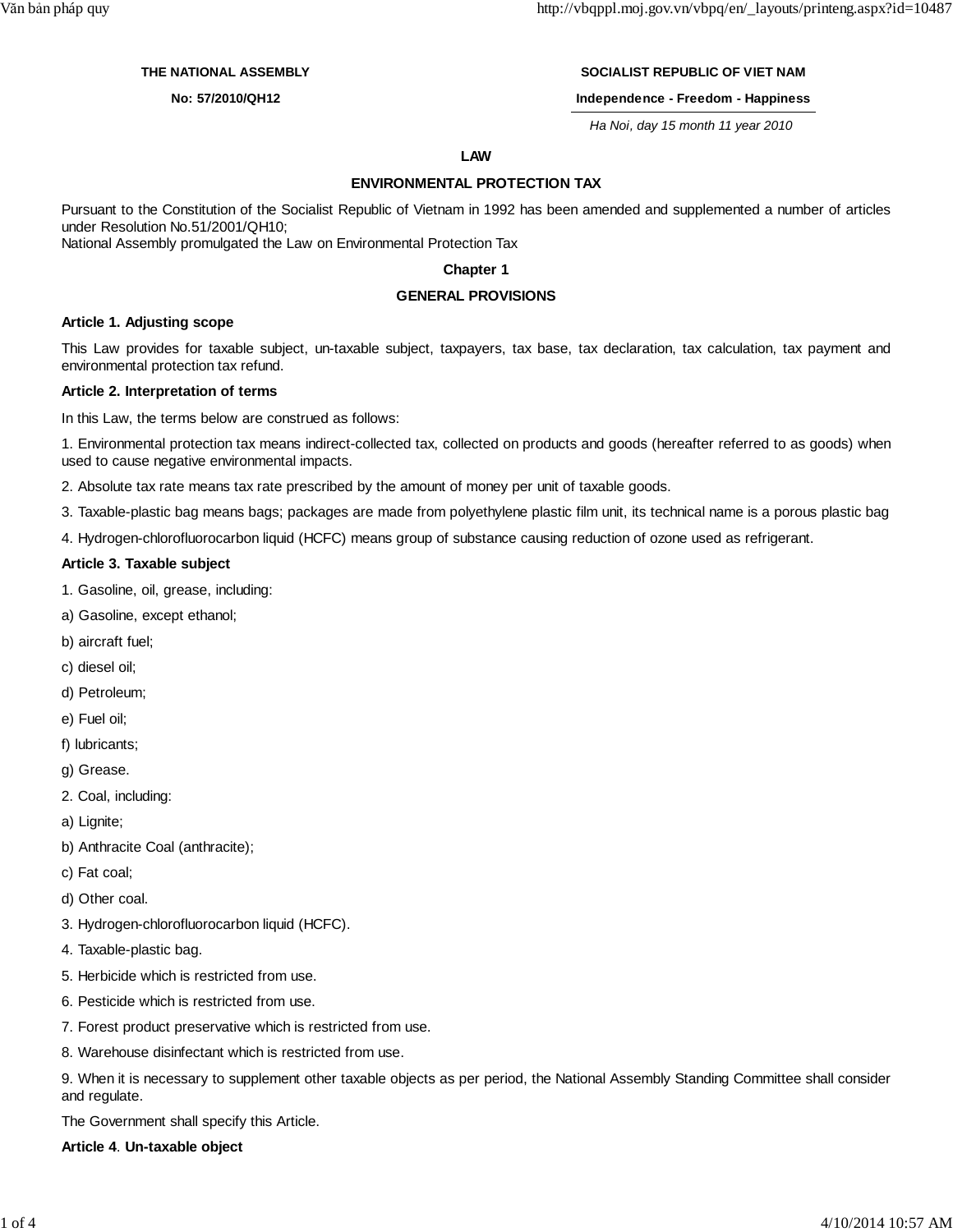1. Goods is not specified in Article 3 of this Law shall not be subject to environmental tax.

2. Goods provided for in Article 3 of this Law shall not be subject to environmental tax in the following cases:

a) Goods transported in transit or transshipped through the border gate, Vietnam border in accordance with the law, including the transportation of goods from exporting countries to importing countries through the border gate of Vietnam but it is not made import & export procedures into and out of Vietnam; transit goods through the border gate, the border of Vietnam on the basis of agreements signed between the Government of Vietnam and a foreign government or an agreement between agencies, representative authorized under the provisions of law by government of Vietnam and foreign governments;

b) Goods temporarily imported for re-export within the time limit prescribed by law;

c) Goods directly exported by production facilities or entrusted for the export business to export, except for organizations, households and individuals to purchase goods which environmental protection taxable subject to export.

# **Article 5. Taxpayer**

1. Environmental protection taxpayer is organizations, households and individuals producing, importing goods under taxable subject provided for in Article 3 of this Law.

2. Environmental protection taxpayer in some specific cases shall be provided for as follows:

a) in case of goods importing commission, the person who entrusted importing goods shall be taxpayer;

b) In cases where organizations, households and individuals act procurement hub of coal to develop small, retail but they can not produce the documents proving that goods have been paying environmental protection tax, the organizations, households individuals act as procurement hub shall be taxpayer.

## **Chapter 2.**

# **TAX BASE**

#### **Article 6. Tax base**

1. Tax base of environmental protection is the number of taxable goods and absolute rate.

2. The number of taxable goods shall be provided for as follows:

a) For goods produced in the country, the number of taxable goods is the quantity of goods produced and sold, exchanged, internally consumed, donated;

b) For imported goods, the number of taxable goods is the quantity of imported goods.

3. Absolute rate for tax calculation specified in Article 8 of this Law.

## **Article 7. Tax calculation method**

The amount of environmental protection tax payable equal the quantity of unit of dutiable goods multiply absolute rate specified on a unit of goods.

# **Article 8. Tariff table**

1. Absolute rates are specified in the tariff table below:

| <b>No</b>               | <b>Goods</b>                 | <b>Calculation unit</b> | Tax rate      |
|-------------------------|------------------------------|-------------------------|---------------|
| $\mathbf{I}$            | Gasoline, oil, grease        |                         |               |
| $\overline{\mathbf{1}}$ | Gasoline, except ethanol     | Liter                   | 1.000-4.000   |
| $\overline{2}$          | aircraft fuel                | Liter                   | 1.000-3.000   |
| $\mathbf{3}$            | diesel oil;                  | Liter                   | 500-2.000     |
| $\overline{\mathbf{4}}$ | <b>Petroleum</b>             | Liter                   | 300-2.000     |
| $5\phantom{1}$          | Fuel oil                     | Liter                   | 300-2.000     |
| $6\phantom{1}6$         | lubricants                   | Liter                   | 300-2.000     |
| $\overline{7}$          | Grease                       | kg                      | 300-2.000     |
| $\mathbf{I}$            | Coal                         |                         |               |
| $\overline{1}$          | Lignite                      | Ton                     | 10.000-30.000 |
| $\overline{2}$          | Anthracite Coal (anthracite) | Ton                     | 20.000-30.000 |
| $\mathbf{3}$            | Fat coal                     | Ton                     | 10.000-30.000 |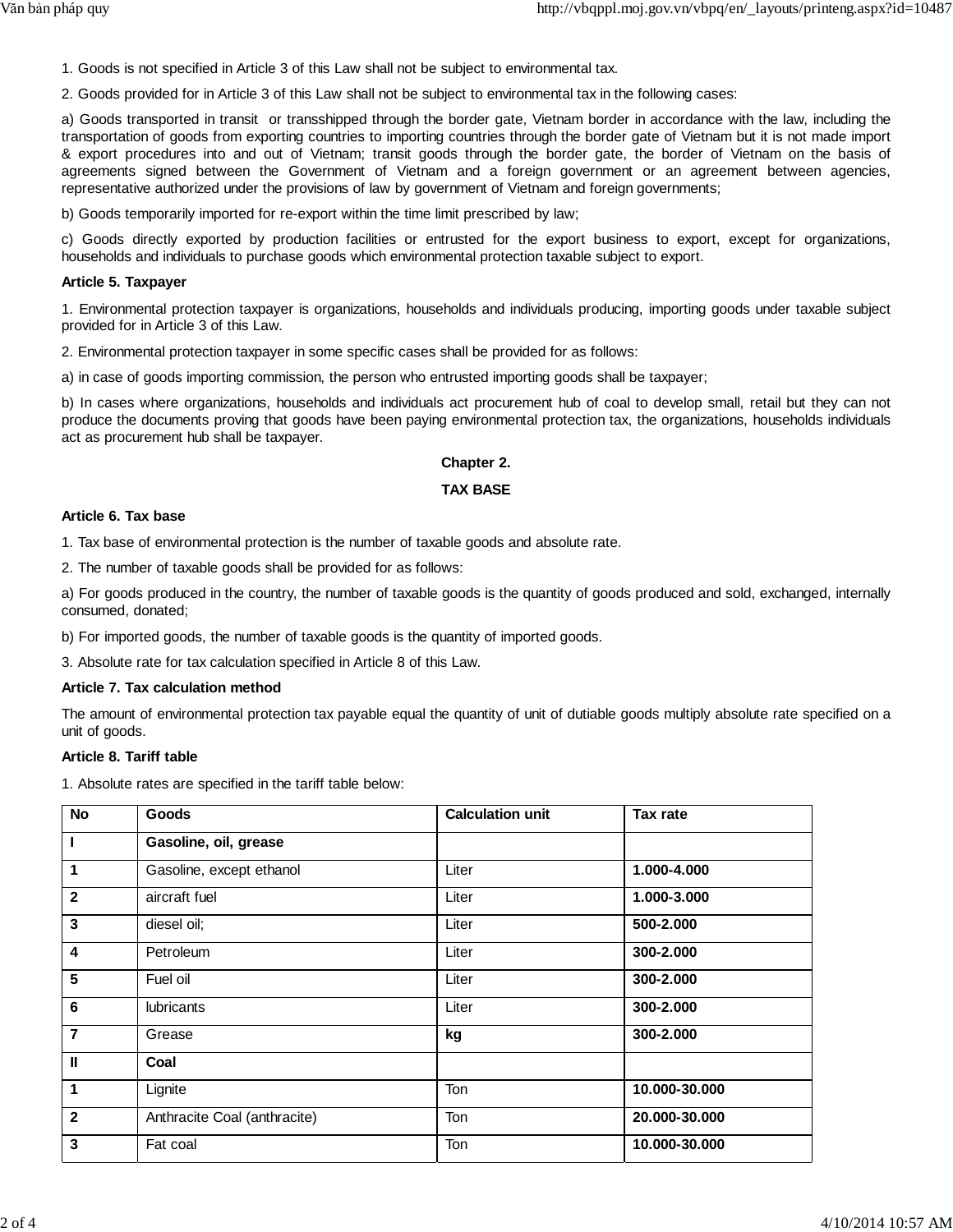| 4    | Other coal                                                              | Ton | 10.000-30.000 |
|------|-------------------------------------------------------------------------|-----|---------------|
| Ш    | liquid<br>Hydrogen-chlorofluorocarbon<br>(HCFC).                        | Ton | 1.000-5.000   |
| IV   | Taxable-plastic bag                                                     | Ton | 30.000-50.000 |
| V    | Herbicide which is restricted from use                                  | Ton | 500-2.000     |
| VI   | Pesticide which is restricted from use                                  | Ton | 1.000-3.000   |
| VII  | is<br>which<br>preservative<br>product<br>Forest<br>restricted from use | kg  | 1.000-3.000   |
| VIII | Warehouse disinfectant which is restricted<br>from use                  | kg  | 1.000-3.000   |

2. On the basis of the tax bracket prescribed in Clause 1 of this Article, the National Assembly Standing Committee provide for specific tax rate to each type of dutiable goods ensuring the following principles:

a) The tax rate on taxable goods in line with socio-economic development policy – social in each period;

b) The tax rate on taxable goods shall be determined under the extent of causing negative environmental impacts of the goods.

# **Chapter 3.**

# **TAX DECLARATION, TAX CALCULATION, AND TAX REFUND**

# **Article 9. Taxable time**

1. For goods manufactured, sold, exchanged, donated, taxable time is the time transferring the ownership or right to use goods.

2. For manufactured goods brought into internal consumption, taxable time is the time when taxable goods brought into use.

3. For imported goods, taxable time is the time of registration of customs declarations.

For gasoline, petroleum produced or imported for sale, taxable time is the time when the business hub of petrol and oil sold.

## **Article 10. Tax declaration, tax calculation and tax payment**

1. The tax declaration, tax calculation, tax payment for environmental protection on goods produced and sold, exchanged, internally consumed, donated shall be made by the month and the provisions of the law on tax administration.

2. The tax declaration, tax calculation, tax payment for environmental protection on imported goods shall be made at the same to time of import tax declaration and tax payment.

3. Environmental protection tax is only paid once for goods produced or imported.

## Article 11. Tax refund

Environmental protection taxpayer is paid tax refund in the following cases:

1. Imported goods are still stored in warehouse, storage at the border gate and are subject to be supervised by the customs authority for re-export to foreign countries;

2. Imported goods to transport, sell abroad through agents in Vietnam; gasoline, petrol sold for vehicles of foreign firms on the route through Vietnam's ports or means of Vietnam's transportation on international transport road under the provisions of law;

3. Goods temporarily imported for re-export by business mode of temporary import for re-export.

4. Goods imported by the importer re-exporting to foreign countries;

5. Goods temporarily imported for participation in fairs, exhibitions and introduction of products in accordance with the law when re-exported to foreign countries.

# **Chapter 4.**

# **IMPLEMENTING PROVISIONS**

# **Article 12. Effect**

1. This Law takes effect from January 1<sup>st</sup>, 2012.

2. The provisions on charges of petrol, oil in the Ordinance on fees and charges No. 38/2001/PL-UBTVQH10 expire effect from the date when this law takes effect.